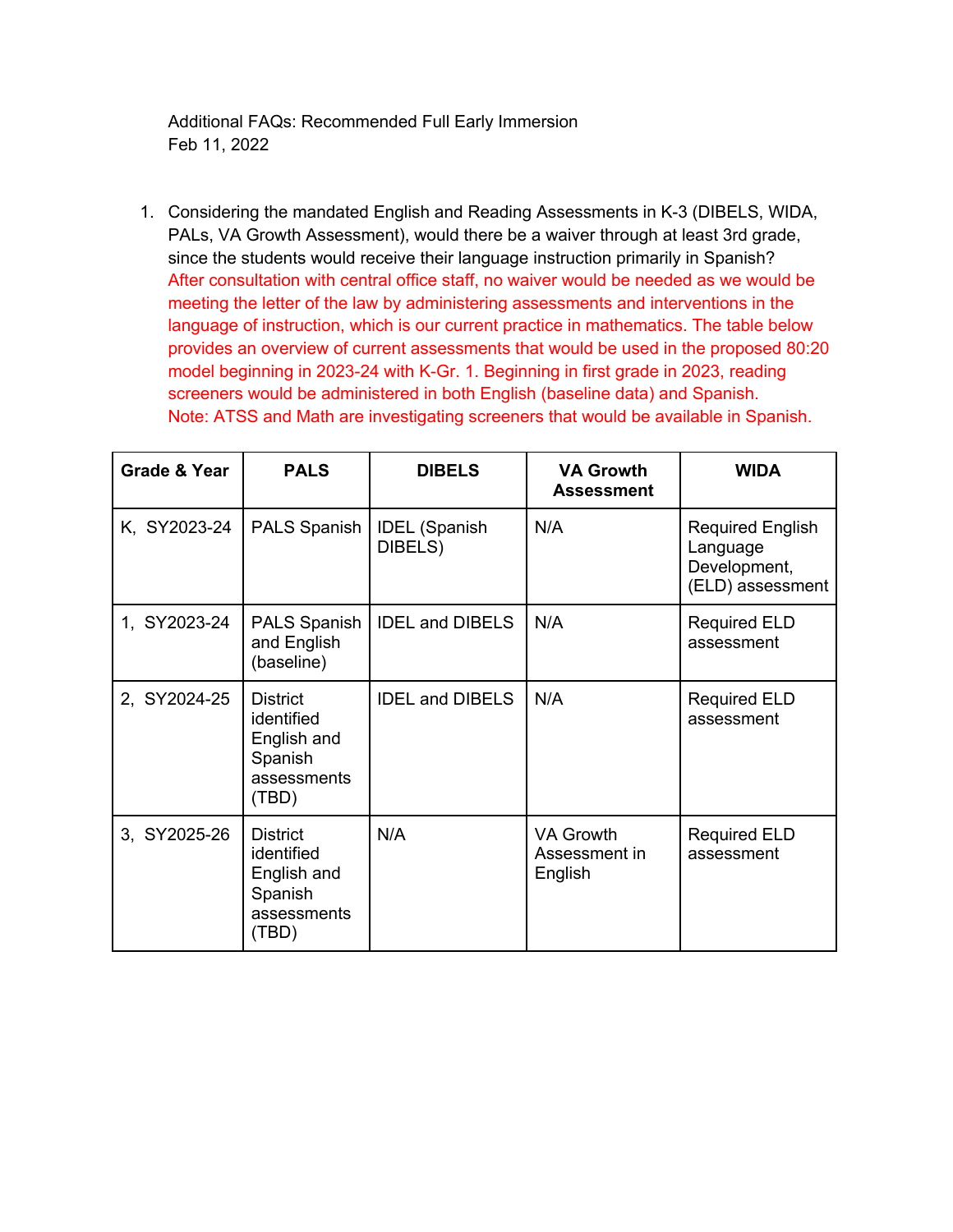- 2. Considering the question above, would the county seek a waiver for House Bill 410 compliance for our students? There is no need for a waiver for House Bill 410 as we would want to inform parents if we are servicing their child with an intervention. Interventions, just as they are currently done in mathematics, would be in the language of instruction and parents would need to be notified. Our priority is to assess and provide intervention in the language of instruction.
- 3. How can APS vote to move forward on a change in model that would require more funding? Regardless of the model, the DLI Task Force recommended that additional core resources in Spanish and an assessment that measures progress in both languages of instruction are needed to strengthen the DLI program
- 4. What resources would be used to measure Spanish language development? The Office of Academics, through committees consisting of supervisors, specialists, teachers, instructional technology coordinators, and DLI Principals (or designee) would review different assessments and select the one that meets the goals of the program in both languages of instruction.
- 5. How would we secure a quality social studies program in Spanish? There are core Spanish language arts resources available that integrate units in science, social studies and language arts and include assessments. APS would follow the guidelines under Policy Implementation Procedure I-9.1 PIP-1 Selection of Instructional Resources to select resources that meet the goals of the program in both languages of instruction.
- 6. How would we support students with learning disabilities and how would IEP goals be written and serviced for students? Are there Spanish intervention resources available? An Individual Education Program (IEP) is based on an individual's specific learning needs and it is up to an IEP team to specify specially designed instruction. There are intervention resources available in Spanish.
- 7. Since our current Spanish language arts curriculum is not as robust in reading as our English curriculum, wouldn't the first step be to develop a more robust Spanish reading curriculum? Given a partial immersion 50:50 model, there is not adequate time in the day to deliver a

full Spanish language arts curriculum. For example, at Escuela Key, presently, Spanish language arts in grades K-2 is taught through science content for 60 minutes a day. In grades 3-5 Spanish language arts is taught 5 out of every 10 instructional days for 60 minutes.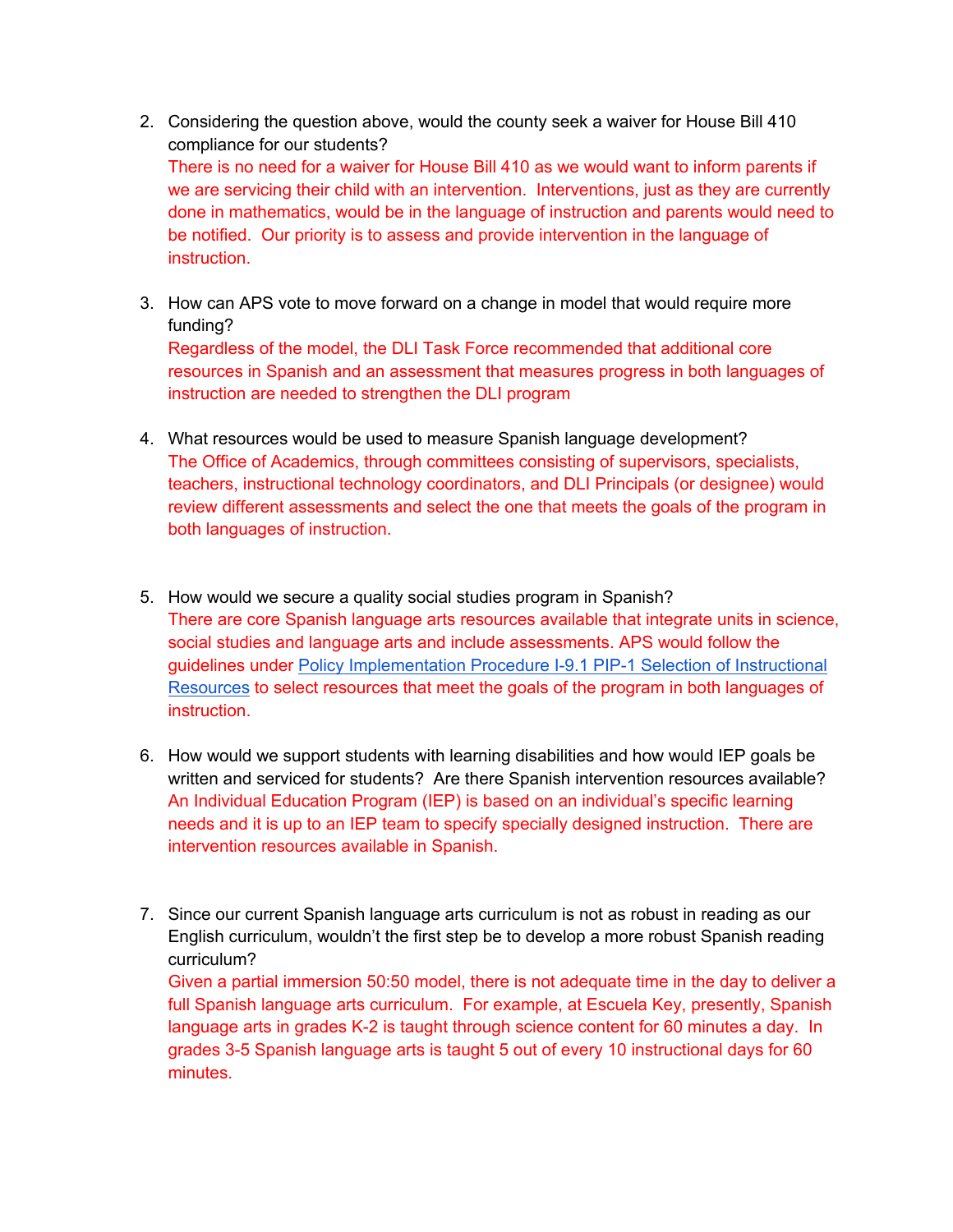With a full early immersion model, Spanish language arts would be given the time to implement a more robust literacy curriculum that integrates fiction and non-fiction (science and social studies). Because Spanish is a phonetic language (transparent language) it is easier for students to break the code of reading in Spanish first.

- 8. How might we gauge interest from future potential families to ensure the goal for the composition of students to remain as 50% Spanish speakers and 50% English speakers to have a balance of language models in the classroom? The Dual Language Immersion Program Framework, developed as a result of the DLI Task Force, recommends that as the DLI schools analyze their student demographics with division officials, the administrators will work to create a marketing plan that supports the on-going formation of linguistically balanced classes. As demographics shift, a concerted outreach to Spanish-speaking families may be necessary. Other years, the marketing may be to English-speaking families to ensure that the student make-up at the schools is balanced. Schools must also consciously recruit families from the community where the school is located and ensure ethnic diversity as well.
- 9. What steps would APS take to connect with future families from both the division and school level?

The Dual Language Immersion Program Framework, developed from recommendations and input of DLI Task Force members, reinforces that it is the desire of APS that information about the Dual Language Immersion Program, be distributed widely and made accessible to the community through multiple communication channels in both English and Spanish

The DLI Framework recommends that DLI Program participants and their families receive on-going information about the program design, their children's progress in both languages, research on the programmatic components, and ideas and perspectives from program leaders at the school site and division level.

Throughout APS, but particularly at each DLI school site school, there are a number of events to keep families informed of classroom activities and students' progress, including Back-to-School Night, parent-teacher conferences, recruitment meetings for prospective parents, and site tours. Recruitment meetings for prospective parents and orientation meetings (conducted by administrators and parent leaders several times a year) offer families information and advice about the DLI program challenges and opportunities.

Regular communications include school newsletters written in both languages postings on APS website pages, site website pages, and email announcements. Key channels of communications include:

- The APS Two-Way Dual Language Informational Brochure
- Electronic messages and notices from APS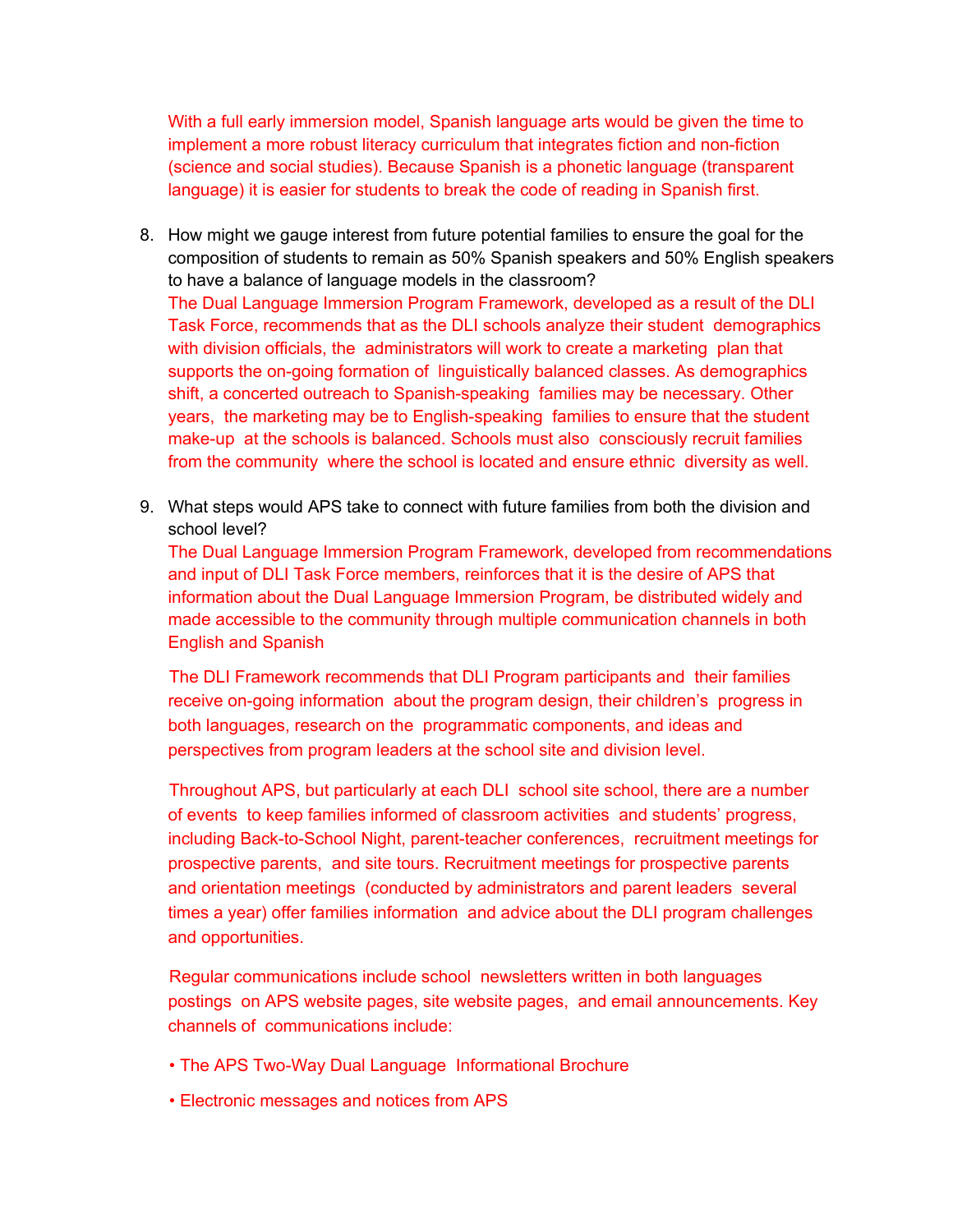- School newsletters
- Facebook/Instagram pages

• Variety of information forums, including Back to School Night, Open House, Parent Info Nights, and Site Tours

• Parent Education Presentations designed to respond to programmatic issues for the DLI parents

• Social gatherings of DLI Parents to include cultural events

• APS Engage Page

In addition, the DLI Framework recommends that informational materials be created to ensure EL families and other historically under-represented groups are given information regarding neighborhood schools and option schools at the APS Welcome Center. The informational materials should include links to learn more about each option school and program, including the benefits of DLI.

10. How might APS be able to attract and retain high quality bilingual teachers necessary to implement a full early immersion program?

The Dual Language Immersion Program Framework, developed as a result of the DLI Task Force, recommends that DLI schools, the World Languages Office and Human Resources collaborate to develop a plan to recruit, hire and retain bilingual / biliterate staff to teach content in the target language (Spanish) including researching Visa requirements for teachers from Spanish-speaking countries. The rollout scheduled to begin in the fall 2023 and moving up the grade levels as years progress allows additional time for recruitment and hiring of qualified staff.

| Year                               |
|------------------------------------|
| 2022-23 Planning                   |
| 2023-24 Kindergarten-<br>1st grade |
| 2024-25 2nd grade                  |
| 2025-26 3rd grade                  |
| 2026-27 4th grade                  |
| 2027-28 5th grade                  |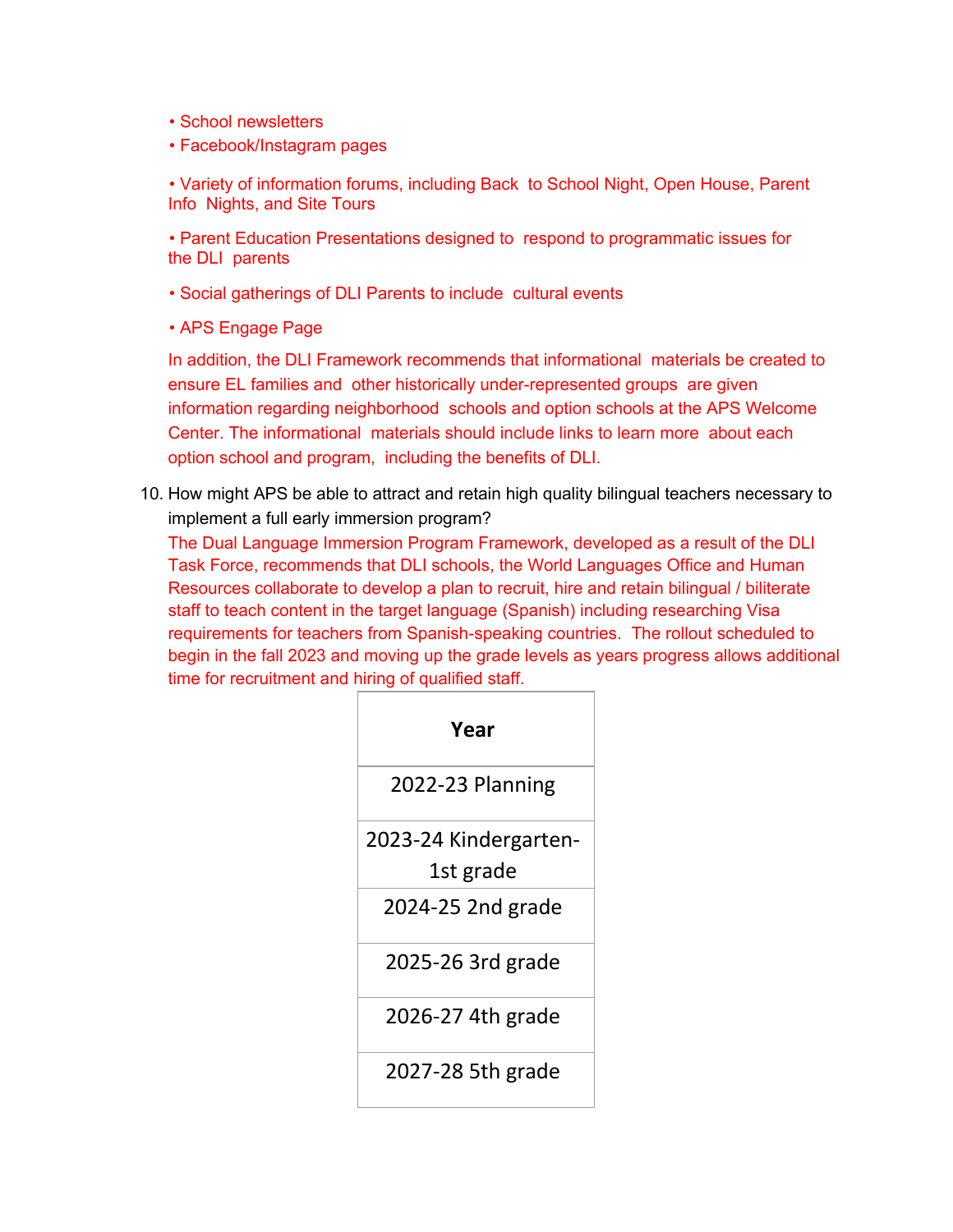

11. How might teachers be placed in the full early immersion model?

Licensed elementary teachers are certified to teach all core subject areas, including literacy and numeracy. It is the principal's discretion to place staff based on skill-set and need. Based on the planned phase-in roll out model, APS principals, Human Resources, the Office of English Learners, and the World Languages Office would have 17 months to collaborate and support principals for the first phase of implementation in the fall of 2023.

12. Is 17 months of planning a reasonable timeline to acquire the materials and implement the needed professional learning to ensure a smooth transition from partial immersion to full early immersion?

In working with our consultant who has conducted more than 30 revisionings in the past five years, and based on how long DLI has been in place in APS, she felt that APS could move forward in the fall of 2022 with kindergarten followed by 1st grade in 2023. In response to staff requests that we spend more time planning and supporting teachers in the process, the recommendation is that we roll-out the 80:20 model with kindergarten and first grade in the fall of 2023 allowing time for administrators, coaches, and teachers to carefully plan the details such as a master schedule, adopting core materials in Spanish and securing appropriate assessments.

13. Is the research used to show student achievement of language minority students and the closing of the achievement gap comparable to the demographics of APS? The VDOE Implementing Dual Language Immersion Support Document. The Dual Language Immersion Education (PDF) contains background information, research, and practical application tools. It includes a lot of the research including from Thomas and Collier.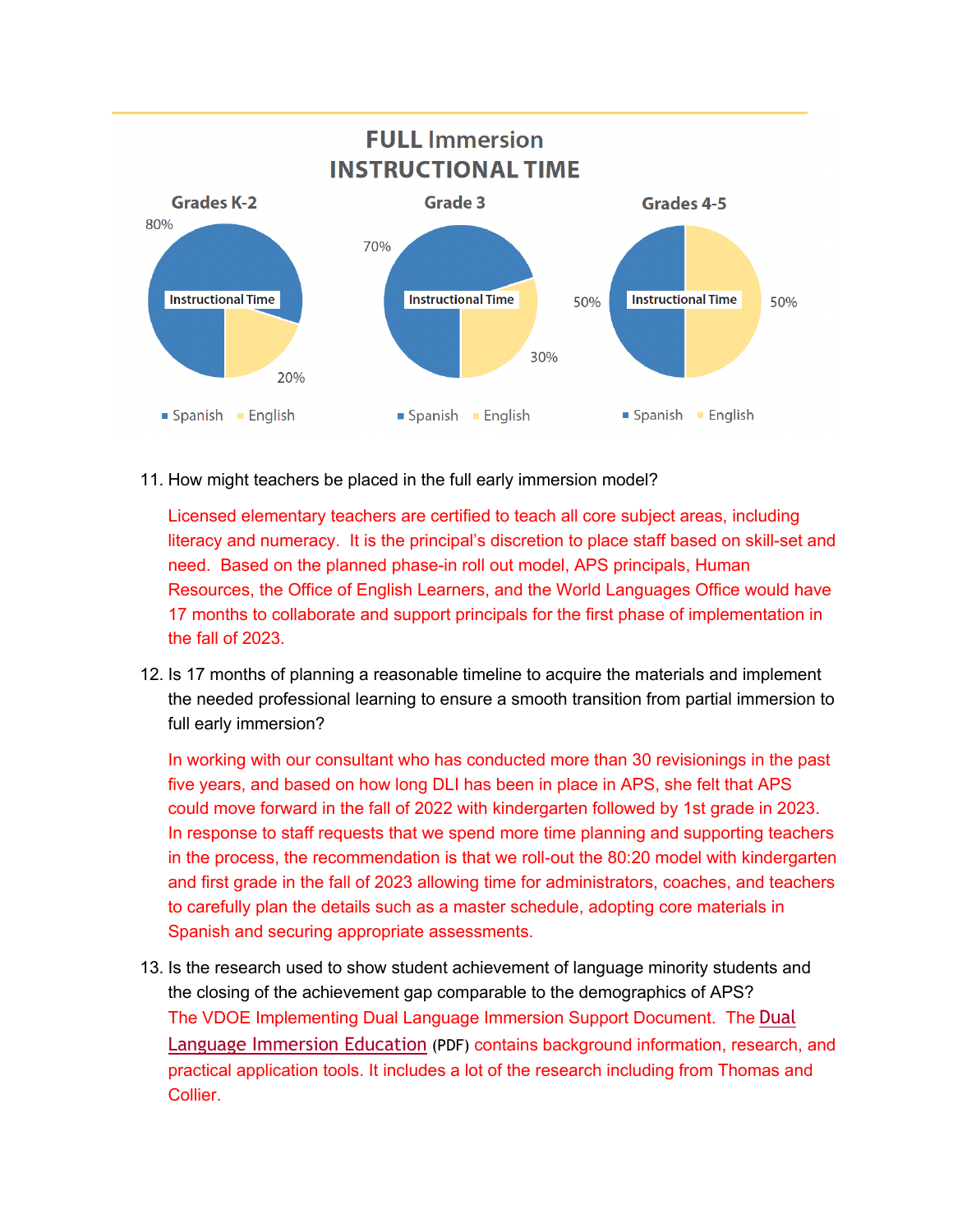On page 12, the document shares the following:

ELs in DL/I programs outperform those in all other ESL models, as summarized in the Figure 3 graph. The data are based on over 6 million student test scores and nearly 30 years of research, depicting the pattern of EL academic performance in language assistance programs offered to them.

This closing of the achievement gap includes historically underachieving subpopulations such as students with diverse learning needs or socioeconomically disadvantaged students. Evaluations conducted at the end of elementary, middle, and high school showed that academic outcomes of bilingually educated students were comparable to, and more often higher than, their monolingual peers, especially in late-exit and two-way DL/I programs. These results are consistent across reading or mathematics achievement, GPA, attendance, high school completion, or attitudes toward school and self (Cazabon et al., 1998; Collier and Thomas, 2012; Curiel et al., 1986; Lambert and Cazabon, 1994; Lindholm-Leary, 2001; Lindholm-Leary and Borsato, 2006; Thomas and Collier, 2002).